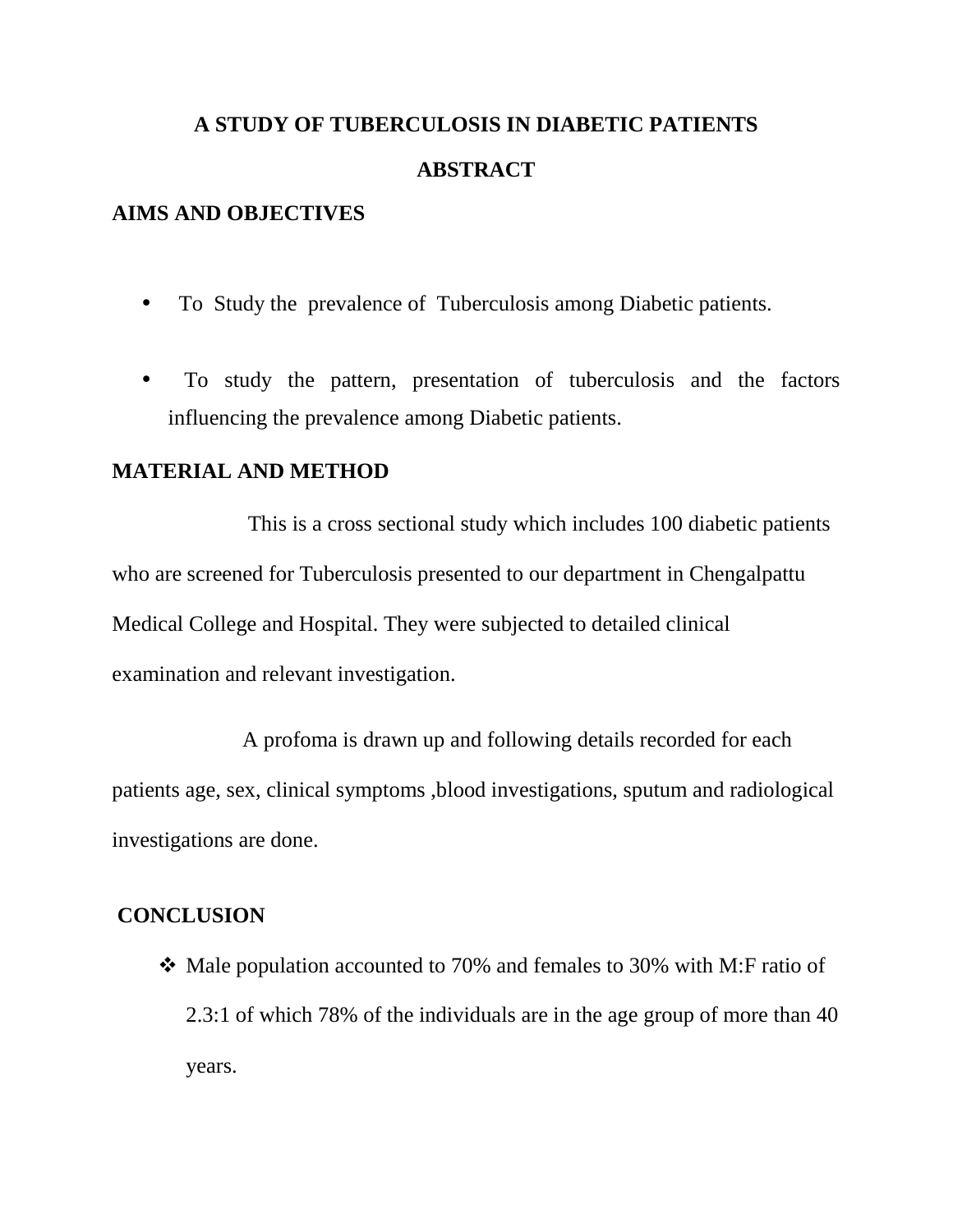- $\cdot$  The major clinical presentation is anorexia (82%), cough (77%) and loss of weight(44%).
- .Past H/O TB is seen in 20% of cases and family H/O TB in 15%.
- $\div$  Out of the total male patients, 68.5% are smokers. 12% of total cases had clubbing of which 85% was associated with advanced stage of TB proven radiographically and clinically.
- Mean duration of diabetes in TB patients is 6.8 years.
- $\div$  55% of cases have anemia out of which 7% are severely anemic.
- $\div$  ESR > 50 mm/hr is noted in 57% of cases.
- $\div$  The mean FBS value is 236.4 mg/dl and the mean PPBS value is 351.5 mg/dl.
- Sputum positivity in age less than 40 years is 86% and in age more than 40 years is 54%.
- Lower lobe involvement is noted in 34% cases. 39% of cases have predominant right side involvement whereas 30% have left side involvement. Bilateral involvement is seen in 31% of cases.
- $\cdot$  The most common lung change noted in both less than and more 40 years age group is cavitation (55%). The second most common pattern in age more